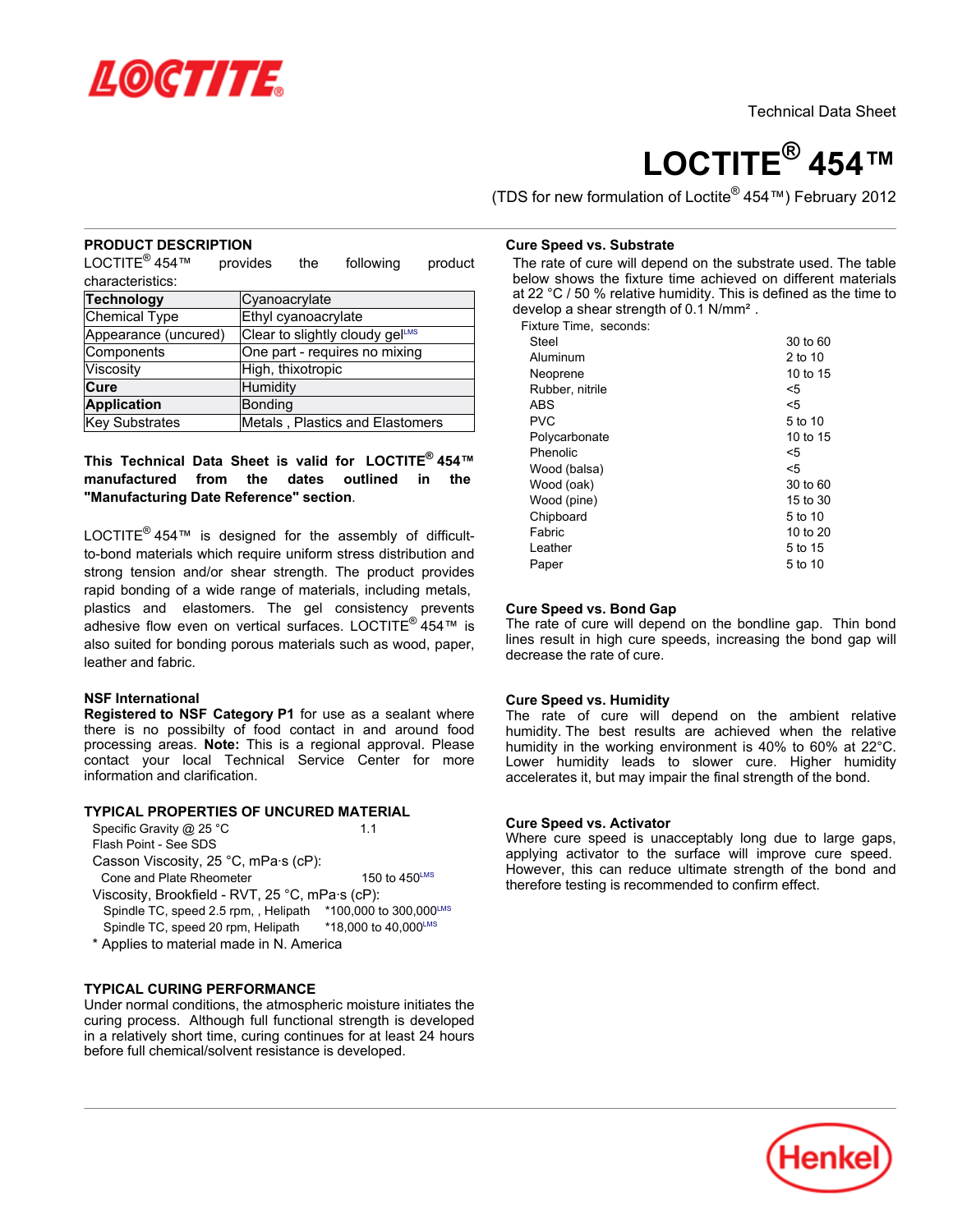## **TYPICAL PERFORMANCE OF CURED MATERIAL Adhesive Properties**

| Cured for 30 seconds $@$ 22 °C<br>Tensile Strength, ISO 6922:         |                                  |                                     |
|-----------------------------------------------------------------------|----------------------------------|-------------------------------------|
| Buna-N                                                                | N/mm <sup>2</sup><br>(psi)       | $\geq 6.0$ <sup>LMS</sup><br>(2870) |
| Cured for 72 hours $@$ 22 $^{\circ}$ C<br>Tensile Strength, ISO 6922: |                                  |                                     |
| Buna-N                                                                | N/mm <sup>2</sup><br>(psi)       | 15.1<br>(2, 190)                    |
| Lap Shear Strength, ISO 4587:                                         |                                  |                                     |
| Steel (grit blasted)                                                  | N/mm <sup>2</sup><br>(psi)       | 20.9<br>(3,030)                     |
| Aluminum (etched)                                                     | N/mm <sup>2</sup><br>(psi)       | 17.1<br>(2,480)                     |
| Zinc dichromate                                                       | $N/mm2$ 11.5<br>(psi)            | (1,670)                             |
| ABS                                                                   | * $N/mm^2$ 8.3<br>* (psi)        | (1,200)                             |
| <b>PVC</b>                                                            | $*$ N/mm <sup>2</sup><br>* (psi) | 7.1<br>(1,030)                      |
| Phenolic                                                              | * $N/mm^2$ 12.3<br>* (psi)       | (1,780)                             |
| Polycarbonate                                                         | $N/mm2$ 7.7<br>(psi)             | (1, 120)                            |
| Nitrile                                                               | * $N/mm^2$ 1.3<br>$*$ (psi)      | (190)                               |
| Neoprene                                                              | $*$ N/mm <sup>2</sup><br>* (psi) | 1.1<br>(160)                        |
| Block Shear Strength, ISO 13445:                                      |                                  |                                     |
| Polycarbonate                                                         | N/mm <sup>2</sup><br>(psi)       | 9.6<br>(1,390)                      |
| ABS                                                                   | N/mm <sup>2</sup><br>(psi)       | 23.3<br>(3,380)                     |
| <b>PVC</b>                                                            | N/mm <sup>2</sup><br>(psi)       | 3.3<br>(480)                        |
| Phenolic                                                              | $*$ N/mm <sup>2</sup><br>* (psi) | 6.7<br>(970)                        |

\* substrate failure

# **TYPICAL ENVIRONMENTAL RESISTANCE**

Cured for 1 week @ 22 °C Lap Shear Strength, ISO 4587: Steel (grit blasted)

## **Hot Strength**







### **Chemical/Solvent Resistance**

Aged under conditions indicated and tested @ 22 °C.

|                   |    |       | % of initial strength |       |
|-------------------|----|-------|-----------------------|-------|
| Environment       | °C | 100 h | 500h                  | 1000h |
| Motor oil         | 40 | 105   | 85                    | 80    |
| Unleaded gasoline | 22 | 95    | 120                   | 125   |
| Water             | 22 | 75    | 70                    | 75    |
| Water/glycol      | 22 | 90    | 85                    | 85    |
| Ethanol           | 22 | 120   | 125                   | 120   |
| Isopropanol       | 22 | 100   | 130                   | 135   |
| 98% RH            | 40 | 70    | 55                    | 55    |

### **Chemical/Solvent Resistance**

Aged under conditions indicated and tested @ 22°C. Lap Shear Strength, ISO 4587, Polycarbonate

|             |    | % of initial strength |       |        |
|-------------|----|-----------------------|-------|--------|
| Environment | °C | 100 h                 | 500 h | 1000 h |
| Air         | 22 | 105                   | 105   | 105    |
| 98% RH      | 40 | 105                   | 105   | 105    |

## **GENERAL INFORMATION**

**This product is not recommended for use in pure oxygen and/or oxygen rich systems and should not be selected as a sealant for chlorine or other strong oxidizing materials.**

**For safe handling information on this product, consult the Safety Data Sheet (SDS).**

## **Directions for use:**

- 1. Bond areas should be clean and free from grease. Clean all surfaces with a Loctite® cleaning solvent and allow to dry.
- 2. To improve bonding on low energy plastic surfaces, Loctite<sup>®</sup> Primer may be applied to the bond area. Avoid applying excess Primer. Allow the Primer to dry.
- 3. LOCTITE® Activator may be used if necessary. Apply it to one bond surface (do not apply activator to the primed surface where Primer is also used). Allow the Activator to dry.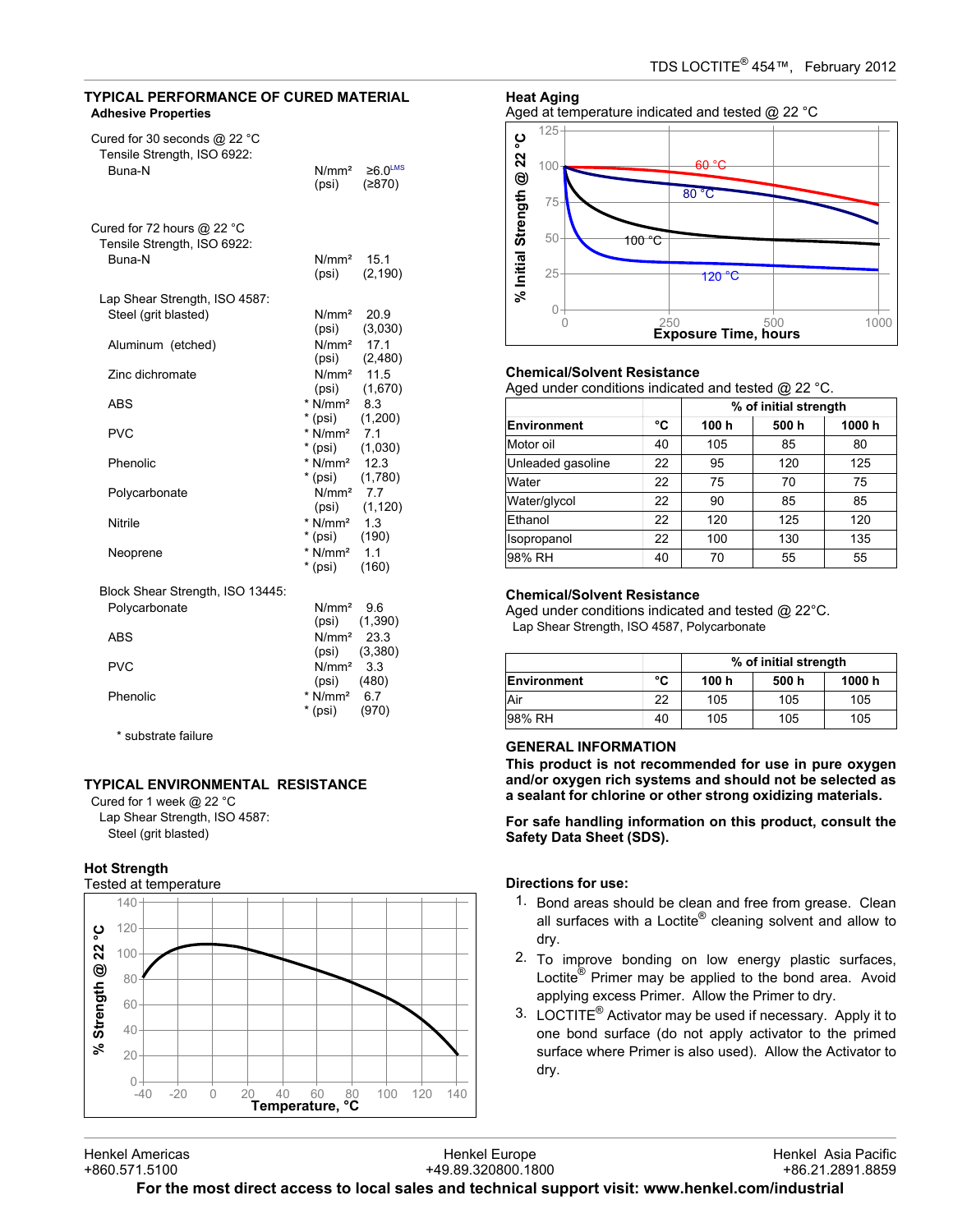- 4. Apply adhesive to one of the bond surfaces (do not apply the adhesive to the activated surface). Do not use items like tissue or a brush to spread the adhesive. Assemble the parts within a few seconds. The parts should be accurately located, as the short fixture time leaves little opportunity for adjustment.
- 5. LOCTITE<sup>®</sup> Activator can be used to cure fillets of product outside the bond area. Spray or drop the activator on the excess product.
- 6. Bonds should be held fixed or clamped until adhesive has fixtured.
- 7. Product should be allowed to develop full strength before subjecting to any service loads (typically 24 to 72 hours after assembly, depending on bond gap, materials and ambient conditions).

### **Loctite Material SpecificationLMS**

LMS dated December 22, 2011. Test reports for each batch are available for the indicated properties. LMS test reports include selected QC test parameters considered appropriate to specifications for customer use. Additionally, comprehensive controls are in place to assure product quality and consistency. Special customer specification requirements may be coordinated through Henkel Quality.

#### **Storage**

Store product in the unopened container in a dry location. Storage information may be indicated on the product container labeling.

**Optimal Storage: 2 °C to 8 °C. Storage below 2 °C or greater than 8 °C can adversely affect product properties.** Material removed from containers may be contaminated during use. Do not return product to the original container. Henkel Corporation cannot assume responsibility for product which has been contaminated or stored under conditions other than those previously indicated. If additional information is required, please contact your local Technical Service Center or Customer Service Representative.

### **Conversions**

 $(^{\circ}C \times 1.8) + 32 = ^{\circ}F$ kV/mm x 25.4 = V/mil  $mm / 25.4 = inches$  $µm / 25.4 = mli$  $N \times 0.225 = lb$  $N/mm \times 5.71 = lb/in$  $N/mm<sup>2</sup>$  x 145 = psi MPa x 145 = psi  $N·m \times 8.851 = lb·in$  $N·m \times 0.738 = lb·ft$ N·mm  $x$  0.142 =  $oz \cdot in$  $mPa·s = cP$ 

## **Manufacturing Date Reference**

This Technical Data Sheet is valid for LOCTITE<sup>®</sup> 454™ manufactured from the dates below:

| Made in: | First manufacturing date: |
|----------|---------------------------|
| FU       | December 2011             |
| China    | Pending                   |
| India    | Pending                   |
| U.S.A.   | March 2012                |
| Brazil   | February 2013             |

The manufacturing date can be determined from the batch code on the pack. For assistance please contact your local Technical Service Center or Customer Service Representative.

#### **Note:**

The information provided in this Technical Data Sheet (TDS) including the recommendations for use and application of the product are based on our knowledge and experience of the product as at the date of this TDS. The product can have a variety of different applications as well as differing application and working conditions in your environment that are beyond our control. Henkel is, therefore, not liable for the suitability of our product for the production processes and conditions in respect of which you use them, as well as the intended applications and results. We strongly recommend that you carry out your own prior trials to confirm such suitability of our product.

Any liability in respect of the information in the Technical Data Sheet or any other written or oral recommendation(s) regarding the concerned product is excluded, except if otherwise explicitly agreed and except in relation to death or personal injury caused by our negligence and any liability under any applicable mandatory product liability law.

**In case products are delivered by Henkel Belgium NV, Henkel Electronic Materials NV, Henkel Nederland BV, Henkel Technologies France SAS and Henkel France SA please additionally note the following:** 

In case Henkel would be nevertheless held liable, on whatever legal ground, Henkel's liability will in no event exceed the amount of the concerned delivery.

#### **In case products are delivered by Henkel Colombiana, S.A.S. the following disclaimer is applicable:**

The information provided in this Technical Data Sheet (TDS) including the recommendations for use and application of the product are based on our knowledge and experience of the product as at the date of this TDS. Henkel is, therefore, not liable for the suitability of our product for the production processes and conditions in respect of which you use them, as well as the intended applications and results. We strongly recommend that you carry out your own prior trials to confirm such suitability of our product.

Any liability in respect of the information in the Technical Data Sheet or any other written or oral recommendation(s) regarding the concerned product is excluded, except if otherwise explicitly agreed and except in relation to death or personal injury caused by our negligence and any liability under any applicable mandatory product liability law.

**In case products are delivered by Henkel Corporation, Resin Technology Group, Inc., or Henkel Canada Corporation, the following disclaimer is applicable:**

The data contained herein are furnished for information only and are believed to be reliable. We cannot assume responsibility for the results obtained by others over whose methods we have no control. It is the user's responsibility to determine suitability for the user's purpose of any production methods mentioned herein and to adopt such precautions as may be advisable for the protection of property and of persons against any hazards that may be involved in the handling and use thereof. In light of the foregoing, **Henkel Corporation specifically disclaims all warranties expressed or implied, including warranties of merchantability or fitness for a particular purpose, arising from sale or use of Henkel Corporation's products. Henkel Corporation specifically disclaims any liability for consequential or incidental damages of any kind, including lost profits.** The discussion herein of various processes or compositions is not to be